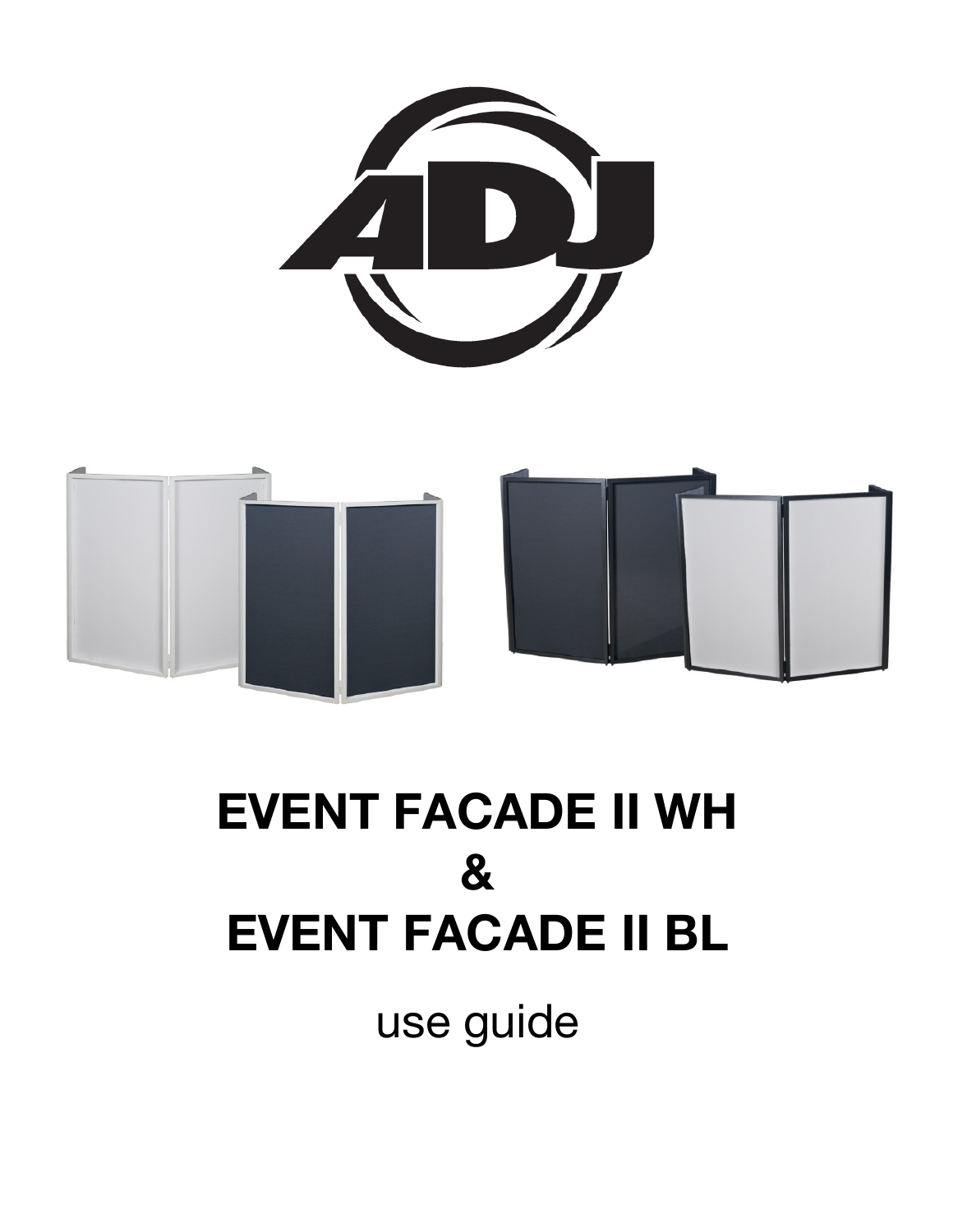**©2018 ADJ PRODUCTS LLC** all rights reserved. Information, specifications, diagrams, images, and instructions herein are subject to change without notice. ADJ logo and identifying product names and numbers herein are trademarks of ADJ PRODUCTS LLC. Copyright protection claimed includes all forms and matters of copyrightable materials and information now allowed by statutory or judicial law or hereinafter granted. Product names used in this document may be trademarks or registered trademarks of their respective companies and are hereby acknowledged. All non-ADJ brands and product names are trademarks or registered trademarks of their respective companies.

**ADJ PRODUCTS LLC** and all affiliated companies hereby disclaim any and all liabilities for property, equipment, building, and electrical damages, injuries to any persons, and direct or indirect economic loss associated with the use or reliance of any information contained within this document, and/or as a result of the improper, unsafe, insufficient and negligent assembly, installation, rigging, and operation of this product.

#### **ADJ PRODUCTS LLC World Headquarters**

6122 S. Eastern Ave. **|** Los Angeles, CA 90040 USA

Tel: 800-322-6337 **|** Fax: 323-582-2941 **|** www.adj.com **|** support@americandj.com

#### **ADJ Supply Europe B.V.**

Junostraat 2 **|** 6468 EW Kerkrade **|** Netherlands

Tel: +31 45 546 85 00 **|** Fax: +31 45 546 85 99 **|** www.americandj.eu **|** service@adjgroup.eu

### **DOCUMENT VERSION**

**Please check** www.adj.com **for the latest revision/update of this guide.**

| <b>Date</b> | <b>Document</b><br><b>Version</b> | <b>Notes</b>     |
|-------------|-----------------------------------|------------------|
| 04/27/18    | 1.3                               | Updated version. |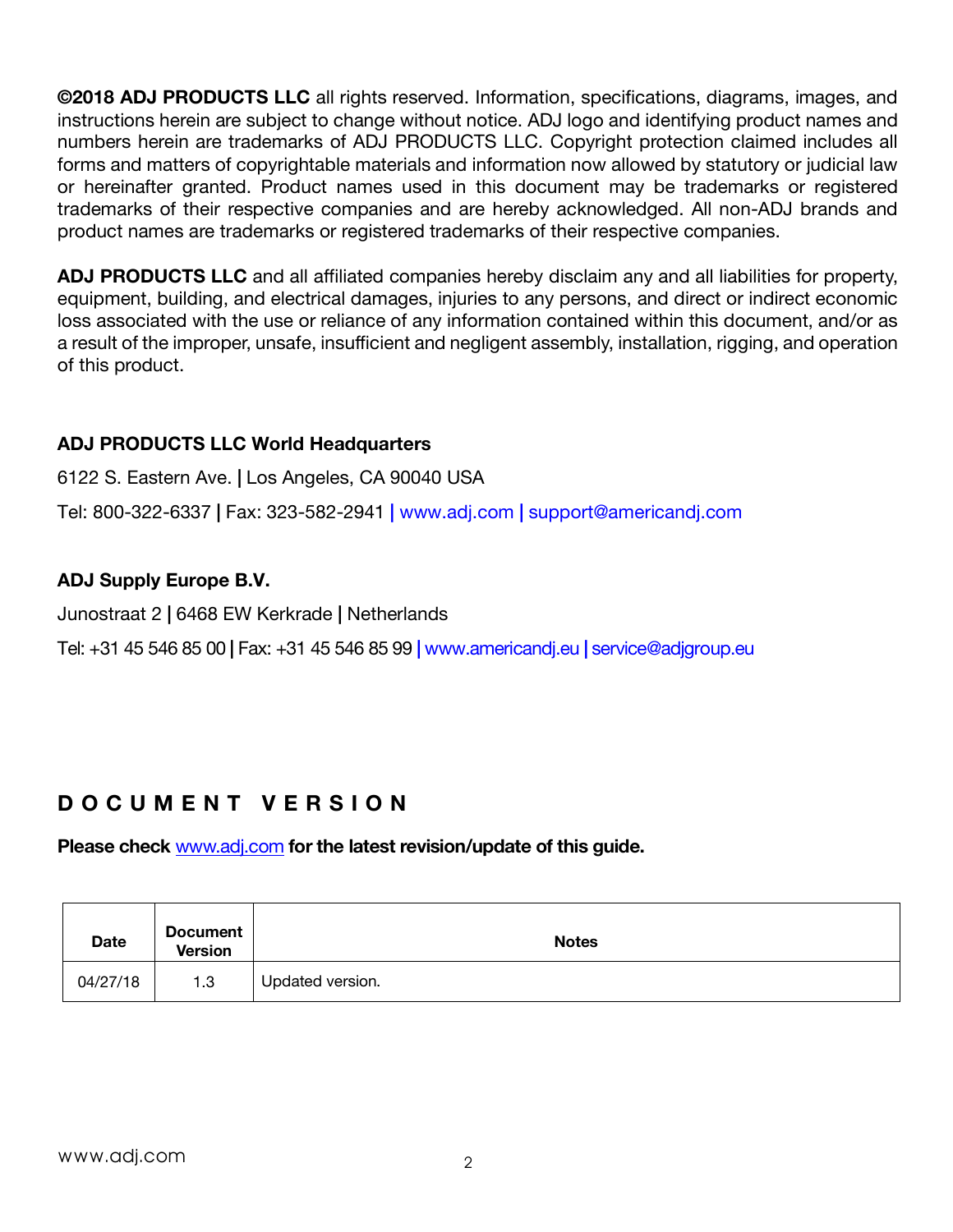## **CONTENTS**

| <b>General Information</b>  |   |
|-----------------------------|---|
| <b>Limited Warranty</b>     | 6 |
| Setup Instructions          |   |
| <b>Washing Fabric/Scrim</b> | 8 |
| <b>Dimensional Drawings</b> | 8 |
| <b>Optional Accessories</b> | 9 |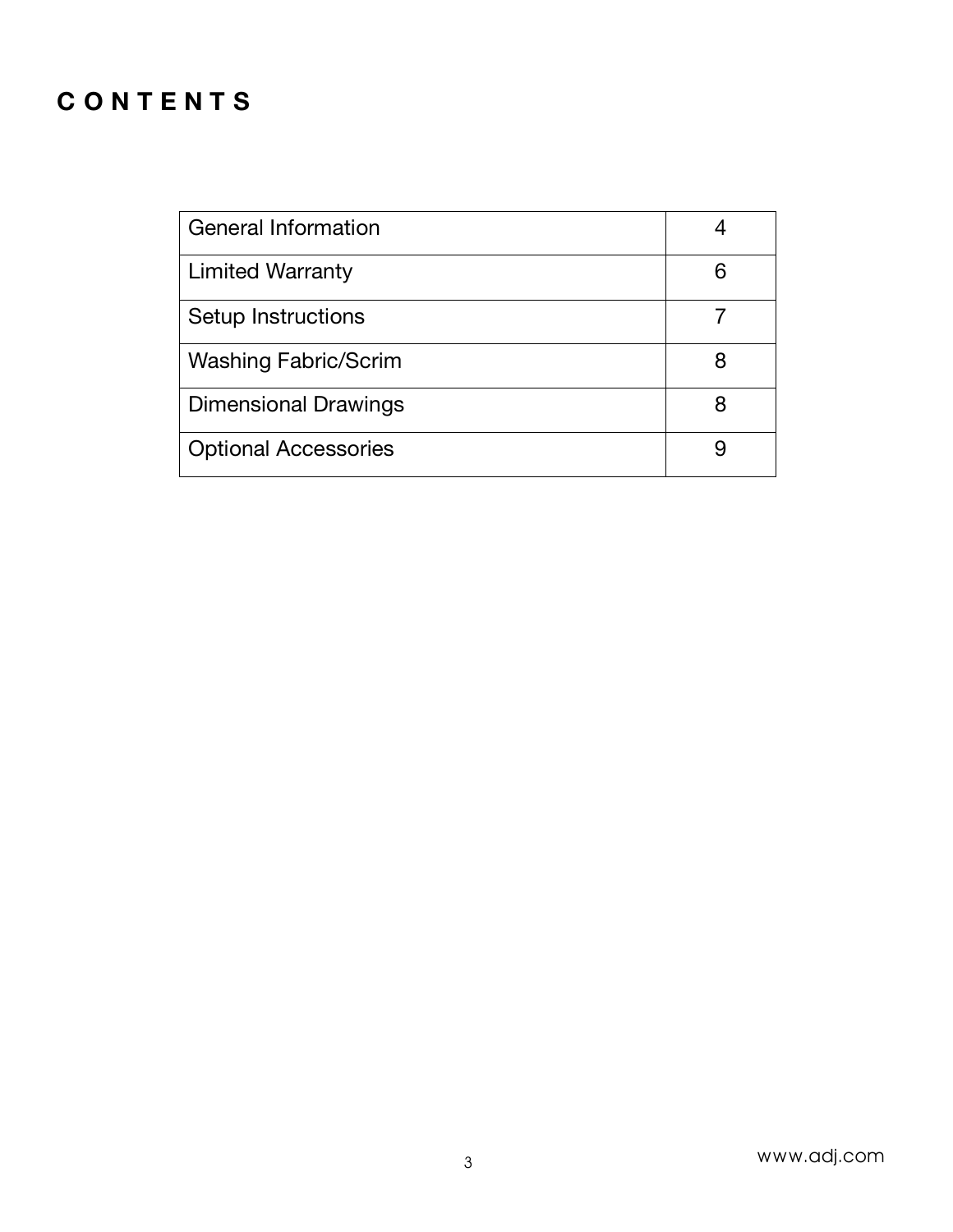## **GENERAL INFORMATION**

#### **INTRODUCTION**

The **ADJ® EVENT FACADE II WH™** and **EVENT FACADE II BL™** is a great solution to professionally conceal your DJ equipment and create an elegant professional look at the same time. Perfect for anyone looking for a lightweight, portable, and fast set-up facade to enhance their image.

**EVENT FACADE II WH** comes with lightweight white color metal frames and **EVENT FACADE II BL** comes with lightweight black color metal frames. Both versions include black and white fabric/scrim panel sets. The stretchable fabric/scrim panels are easily removable for cleaning or can be interchanged for different black and white color panel combinations. Transportation and storage is also simple with the included zippered carry bag. No tools necessary to set-up or break-down, facade panels break down into individual pieces for easy transport.

#### **UNPACKING**

This product has been thoroughly tested and has been shipped in perfect condition. Carefully check the shipping carton for damage that may have occurred during shipping. If the carton appears to be damaged, carefully inspect your product for damage and be sure all accessories necessary to assemble the product have arrived intact. In the event damage has been found or parts are missing, please contact our customer support team for further instructions. Please do not return this product to your dealer without first contacting customer support at the number listed below. Please do not discard the shipping carton in the trash. Please recycle whenever possible.

#### **BOX CONTENTS**

- (1) Zippered Transport Carrying Bag
- (4) Metal Top Section Frames (WH = White Frames  $|BL = Black$  Frames)
- (4) Metal Bottom Section Frames (WH = Frames  $|BL = Black$  Frames)
- (4) White Fabric/Scrim Panels
- (4) Black Fabric/Scrim Panels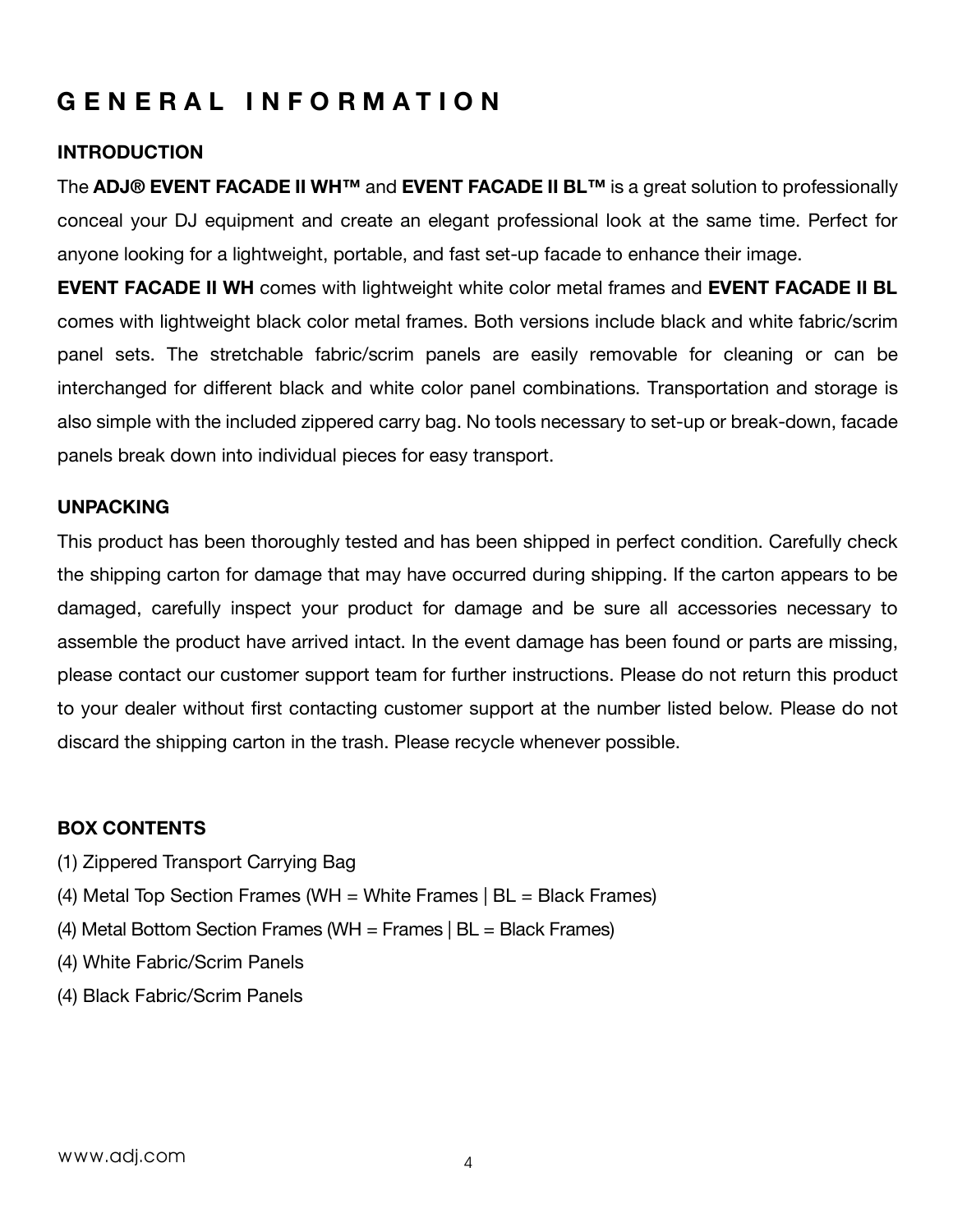#### **CUSTOMER SUPPORT**

ADJ® provides a customer support line, to provide set up help and to answer any question should you encounter problems during your set up or initial operation. You may also visit us on the web at www.adj.com for any comments or suggestions. For service related issue please contact ADJ.

**ADJ SERVICE USA - Monday - Friday 8:00am to 4:30pm PST Voice: 800-322-6337 Fax: 323-532-2941** E-mail: support@americandj.com

**ADJ GROUP SERVICE EUROPE - Monday - Friday 08:30 to 17:00 CET Voice: +31 45 546 85 30 Fax: +31 45 546 85 96** E-mail: support@adjgroup.eu

#### **WARRANTY REGISTRATION**

The **EVENT FACADE II WH** and **EVENT FACADE II BL** is covered by a 1 year (365 days) limited warranty. All returned service items whether under warranty or not, must be freight pre-paid and accompany a return authorization (R.A.) number. The R.A. number must be clearly written on the outside of the return package. A brief description of the problem as well as the R.A. number must also be written down on a piece of paper and included in the shipping container. If the unit is under warranty, you must provide a copy of your proof of purchase invoice. Items returned without a R.A. number clearly marked on the outside of the package will be refused and returned at customer's expense. You may obtain a R.A. number by contacting customer support.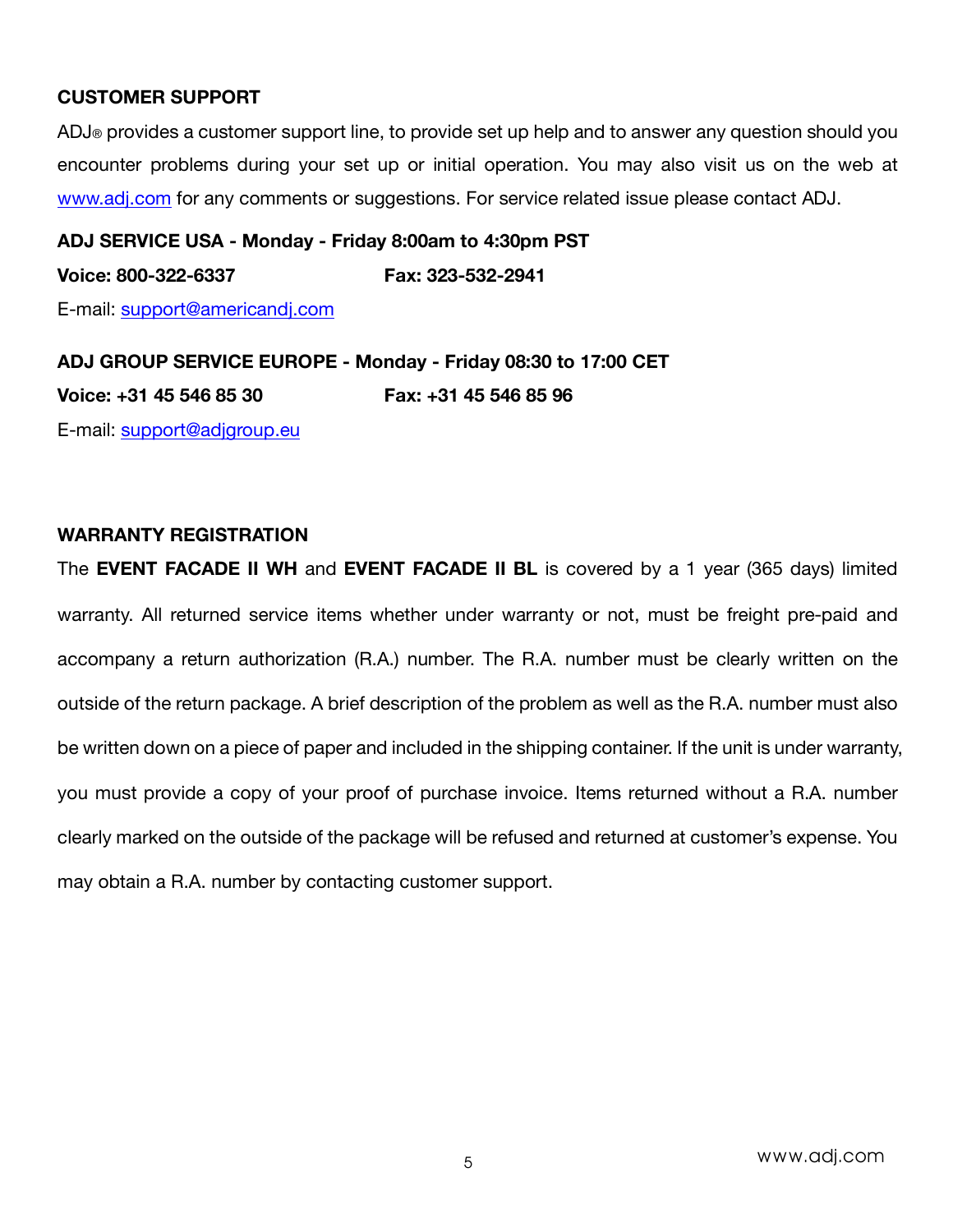## **LIMITED WARRANTY**

A. ADJ Products, LLC hereby warrants, to the original purchaser, ADJ Products, LLC products to be free of manufacturing defects in material and workmanship for a prescribed period from the date of purchase (see specific warranty periods below). This warranty shall be valid only if the product is purchased within the United States of America, including possessions and territories. It is the owner's responsibility to establish the date and place of purchase by acceptable evidence, at the time service is sought.

B. For warranty service you must obtain a Return Authorization number (RA#) before sending back the product–please contact ADJ Products, LLC Service Department at 800-322-6337. Send the product only to the ADJ Products, LLC factory. All shipping charges must be pre-paid. If the requested repairs or service (including parts replacement) are within the terms of this warranty, ADJ Products, LLC will pay return shipping charges only to a designated point within the United States. If the entire instrument is sent, it must be shipped in its original package. No accessories should be shipped with the product. If any accessories are shipped with the product, ADJ Products, LLC shall have no liability whatsoever for loss of or damage to any such accessories, or for the safe return thereof.

C. This warranty is void if the serial number has been altered or removed; if the product is modified in any manner which ADJ Products, LLC concludes, after inspection, affects the reliability of the product; if the product has been repaired or serviced by anyone other than the ADJ Products, LLC factory unless prior written authorization was issued to purchaser by ADJ Products, LLC; if the product is damaged because not properly maintained as set forth in the instruction manual.

D. This is not a service contract, and this warranty does not include maintenance, cleaning or periodic check up. During the period specified above, ADJ Products, LLC will replace defective parts at its expense with new or refurbished parts, and will absorb all expenses for warranty service and repair labor by reason of defects in material or workmanship. The sole responsibility of ADJ Products, LLC under this warranty shall be limited to the repair of the product, or replacement thereof, including parts, at the sole discretion of ADJ Products, LLC. All products covered by this warranty were manufactured after August 15, 2012, and bear identifying marks to that effect.

E. ADJ Products, LLC reserves the right to make changes in design and/or improvements upon its products without any obligation to include these changes in any products theretofore manufactured. No warranty, whether expressed or implied, is given or made with respect to any accessory supplied with products described above. Except to the extent prohibited by applicable law, all implied warranties made by ADJ Products, LLC in connection with this product, including warranties of merchantability or fitness, are limited in duration to the warranty period set forth above. And no warranties, whether expressed or implied, including warranties of merchantability or fitness, shall apply to this product after said period has expired. The consumer's and/or Dealer's sole remedy shall be such repair or replacement as is expressly provided above; and under no circumstances shall ADJ Products, LLC be liable for any loss or damage, direct or consequential, arising out of the use of, or inability to use, this product. This warranty is the only written warranty applicable to ADJ Products, LLC Products and supersedes all prior warranties and written descriptions of warranty terms and conditions heretofore published.

#### **LIMITED WARRANTY PERIODS**

**Non-LED Lighting Products = 1-Year (365 Days)** (Including Special Effect Lighting, Intelligent Lighting, UV lighting, Strobes, Fog Machines, Bubble Machines, Mirror Balls, Par Cans, Trussing, Lighting Stands, Power/Data Distribution, etc. excluding LED and lamps) Laser Products = 1-Year (365 Days) (excluding laser diodes which have a 6-Month Limited Warranty) **LED Products = 2-Year (730 Days)** (excluding batteries which have a 180 Day Limited Warranty) **NOTE: 2-Year (730 Days) Limited Warranty ONLY applies to product purchased within the United States. StarTec Series = 1-Year (365 Days)** (excluding batteries which have a 180 Day Limited Warranty) **ADJ DMX Controllers = 2 Year (730 Days) American Audio Products = 1 Year (365 Days)**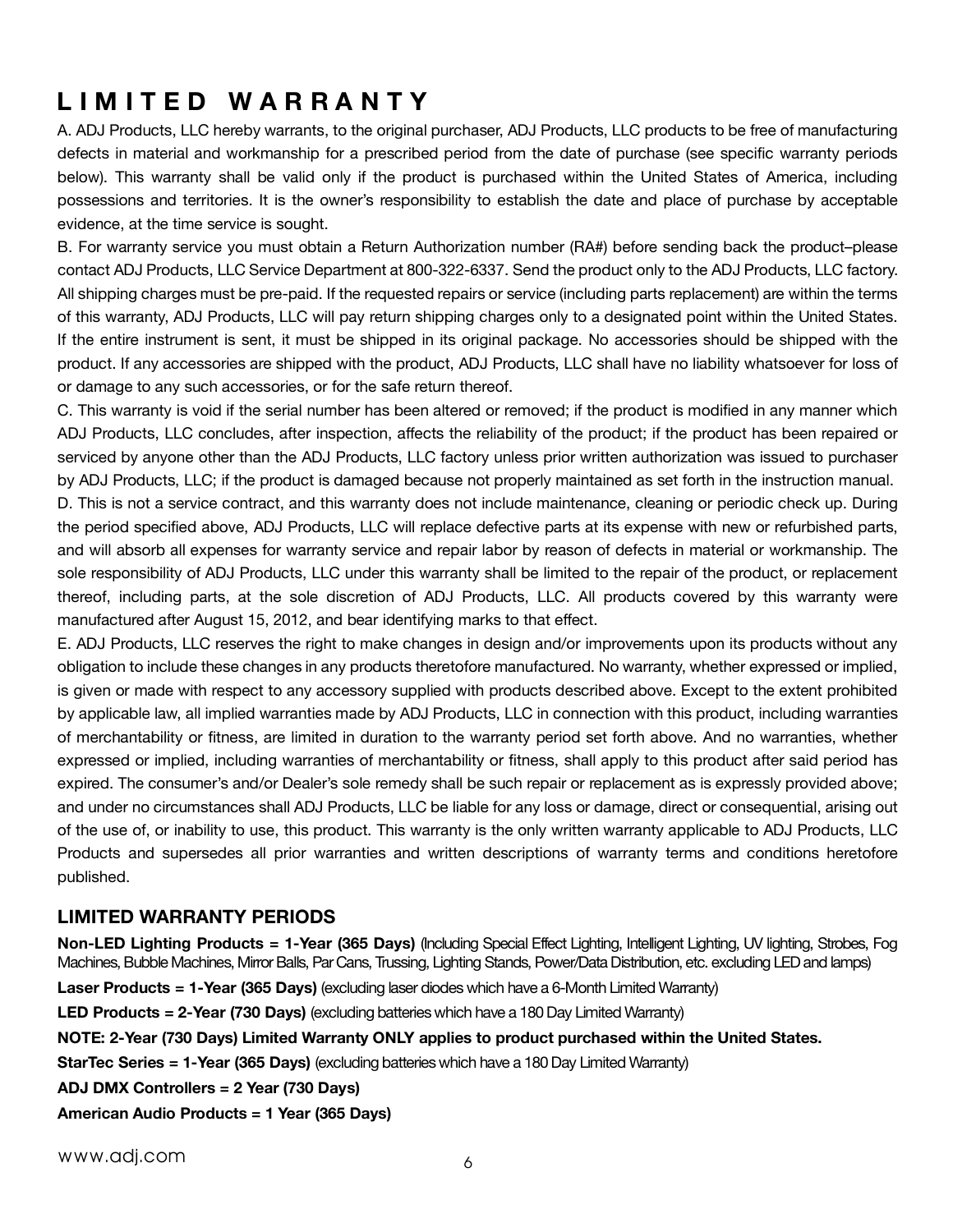## **SETUP INSTRUCTIONS**

1. Connect TOP and BOTTOM metal frame sections together by inserting BOTTOM section securely into the TOP section, making sure both sections have hook and loop strips on the same side and there are no gaps between the two sections. (see images below left and center)

Note: BOTTOM metal frame section has 2 rubber feet.



2. Secure TOP and BOTTOM frame sections together by attaching fabric/scrim color panels to the

hook and loop strips, starting at the TOP section and working towards the BOTTOM section,

stretching fabric/scrim slightly as needed. (see image above right)

- 3. Repeat steps 1 and 2 above for remaining 3 metal frame sets. (4 total)
- 4. Connect completed facade panels together by aligning the TOP and BOTTOM hinges and

inserting both rotation pins into the hinge sleeves. (See images below)

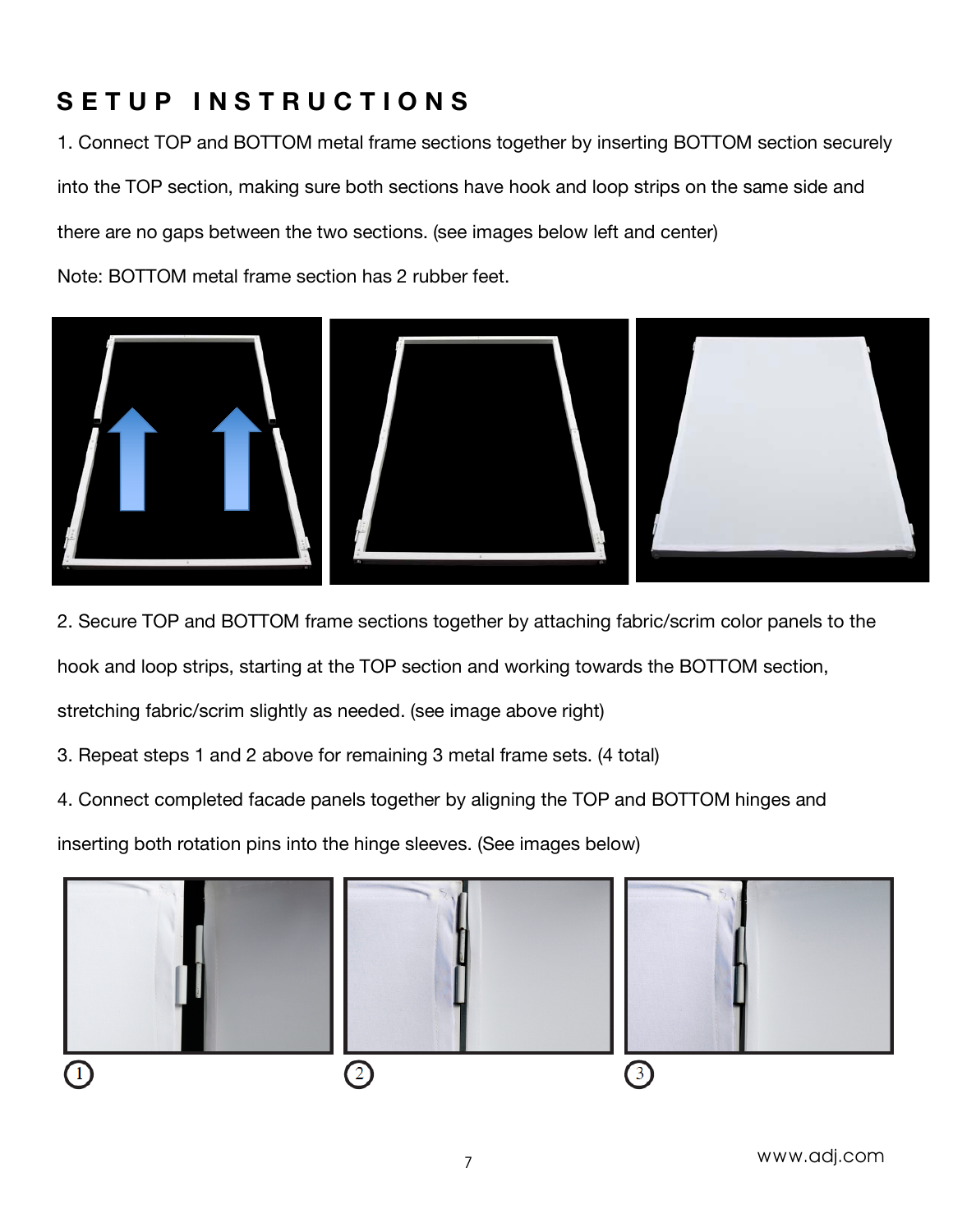## **W ASHING FABRIC/ SCRIM**

To clean the fabric/scrim, remove from panel and hand wash in cold water using mild laundry soap.

Lay out on flat surface to air dry. If stains still exist, hand wash again and air dry.

#### **DO NOT TWIST OR RING OUT SCRIM!**

**DO NOT HEAT DRY!**

**NEVER USE ALCOHOL, SOLVENTS, OR AMMONIA-BASED CLEANERS!**

## **Top Section**  $25.2"$  $(640mm)$ 47.6"  $(1208mm)$ **Bottom Section**  $22.4"$  $(568mm)$ 55.1" (1400mm)  $27.6"$  $(700mm)$

## **DIMENSIONAL DRAWINGS**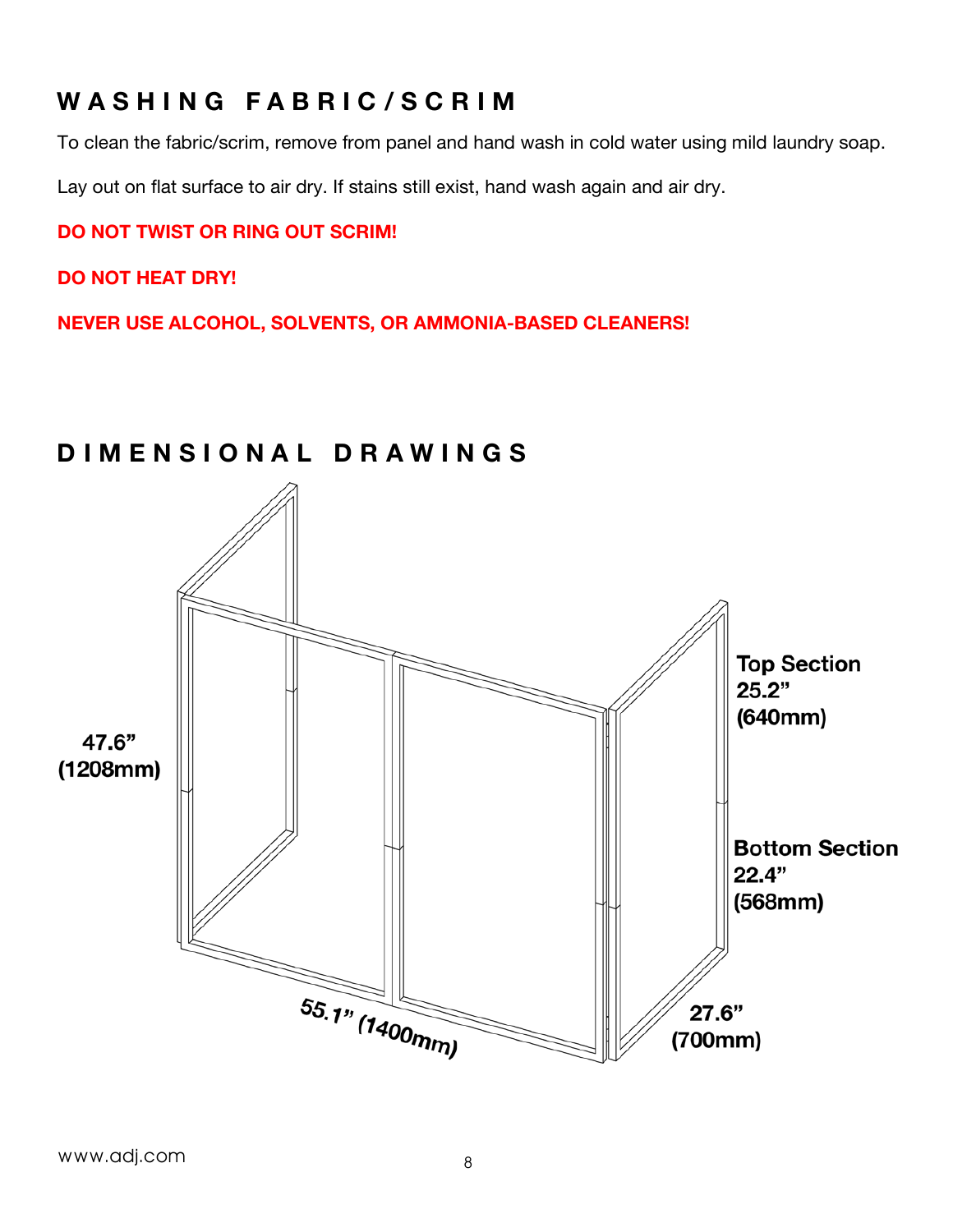## **OPTIONAL ACCESSORIES**

| <b>ORDER CODE</b> | <b>ITEM</b>                               |
|-------------------|-------------------------------------------|
| <b>EVE400</b>     | (4) EVENT FACADE WHITE SCRIM (SCRIM ONLY) |
| <b>EVE500</b>     | 4) EVENT FACADE BLACK SCRIM (SCRIM ONLY)  |
| EVENT BAG         | EVENT FACADE CARRYING BAG (BAG ONLY)      |
|                   |                                           |